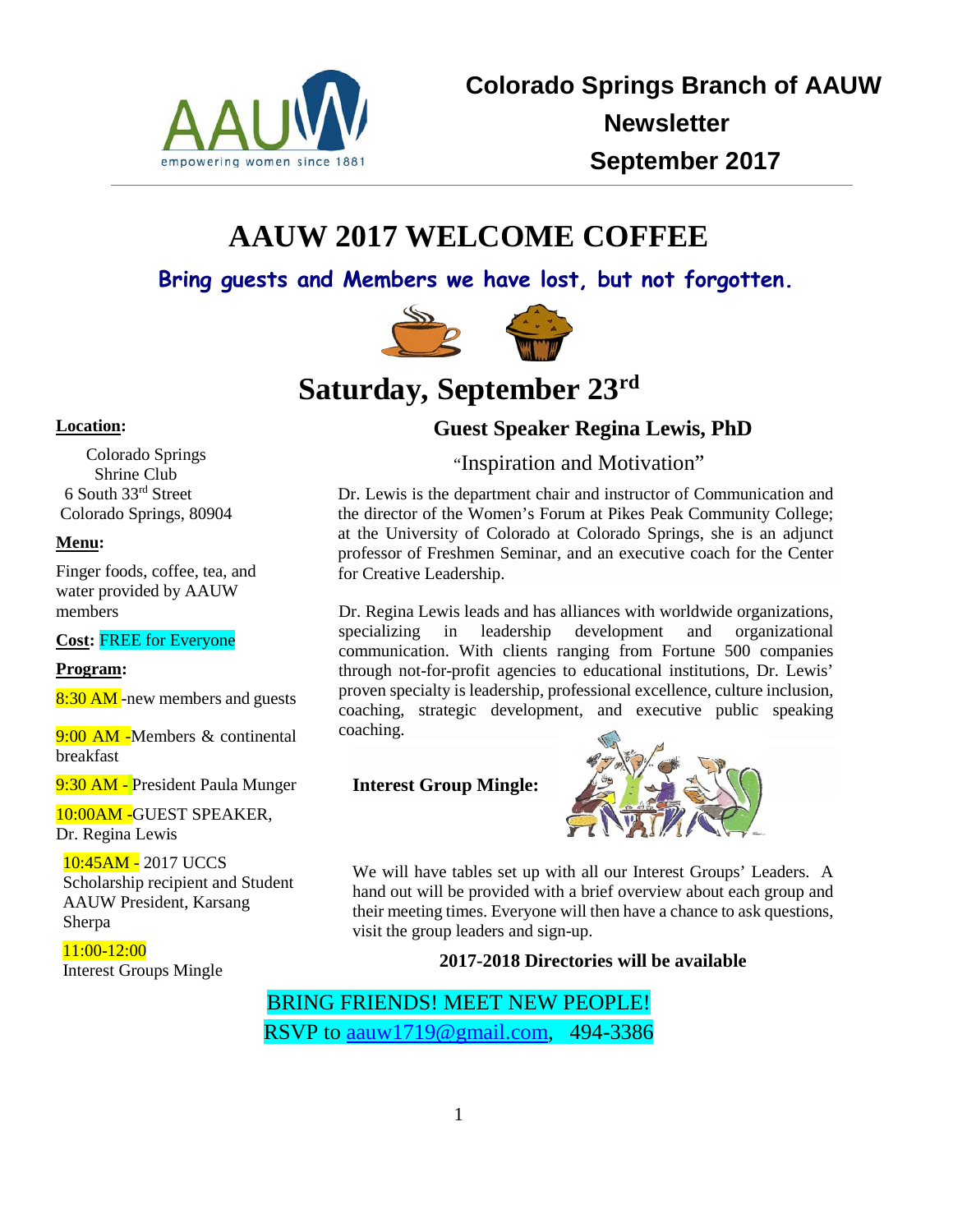### **PRESIDENT'S MESSAGE**

### FOR WOMEN BY WOMEN

It is with great anticipation that I begin my term as your president of the Colorado Springs Branch. First of all, I want to thank you for supporting me (and President-elect Nancy Holt) to attend the AAUW National Convention in Washington DC. It was so exciting to meet new, energetic ladies from all over, attend informative workshops, participate in the Capitol Hill Lobby Day, and to hear stimulating and informative nationally known speakers, including Judy Woodruff, Dr. Tererai Trent and Associate Justice of the Supreme Court Sonia Sotomayor. We also heard from the new AAUW CEO Kimberley Churches, who shared her vision of empowering women to be agents of change.

In May, the incoming and outgoing boards met for a planning Retreat. The morning was very productive with an emphasis on Membership, Program, and Public Policy. It was agreed that we needed to have more diversity and that this can be worked on in all three areas of discussion. We also adopted "For Women By Women" as an ongoing theme through our programs for the year. Pip Bodkin and Sally Metzger with their Programs committee have put together exciting programs that include Mission, Education, and Community Outreach. I encourage each of you to commit to attending all of these outstanding programs this year.

And lastly, I want to recognize and thank our outgoing President, Phyllis Sperber. Her outstanding leadership, organization, and sense of humor has made this past year so memorable for all of us. Thank you, Phyllis, for being such a great mentor to me and other board members.

Thank **you all** for supporting AAUW, at the national, state, and branch levels. Together, let's have a terrific year, FOR WOMEN BY WOMEN.

*Paula Munger*

## REQUEST FOR SILENT AUCTION ITEMS



Author's Day is October 28th this year, only 2 months away!

 Please think of [an item or t](http://handmadebybheng.blogspot.com/2013_06_01_archive.html)wo you could donate for the silent auction, which is our main fundraiser for local women's scholarships.

Are you willing t[o host a di](https://creativecommons.org/licenses/by-nd/3.0/)nner for four or lead a private hike with a picnic lunch or give a couple of private Pickleball/other sport lessons? Do you have some unopened gifts you have received but aren't very fond of that you could donate? Do you frequent restaurants/other venues where you could ask for a gift card? See how many 'free' items you can gather. Please don't buy a gift card yourself because it usually doesn't go for the full price you paid. Instead donate that money to the scholarship fund directly.

Think outside the box. The silent auction is always so much fun. No yard sale items or books please.

If you would like to bring your items to me during the Welcome Coffee, September 23rd, please fill out a sheet which I will provide with the item, the donor, and the value of the item.

Thank you for helping with this very important function.

*Jean Olsen,* Silent Auction Chair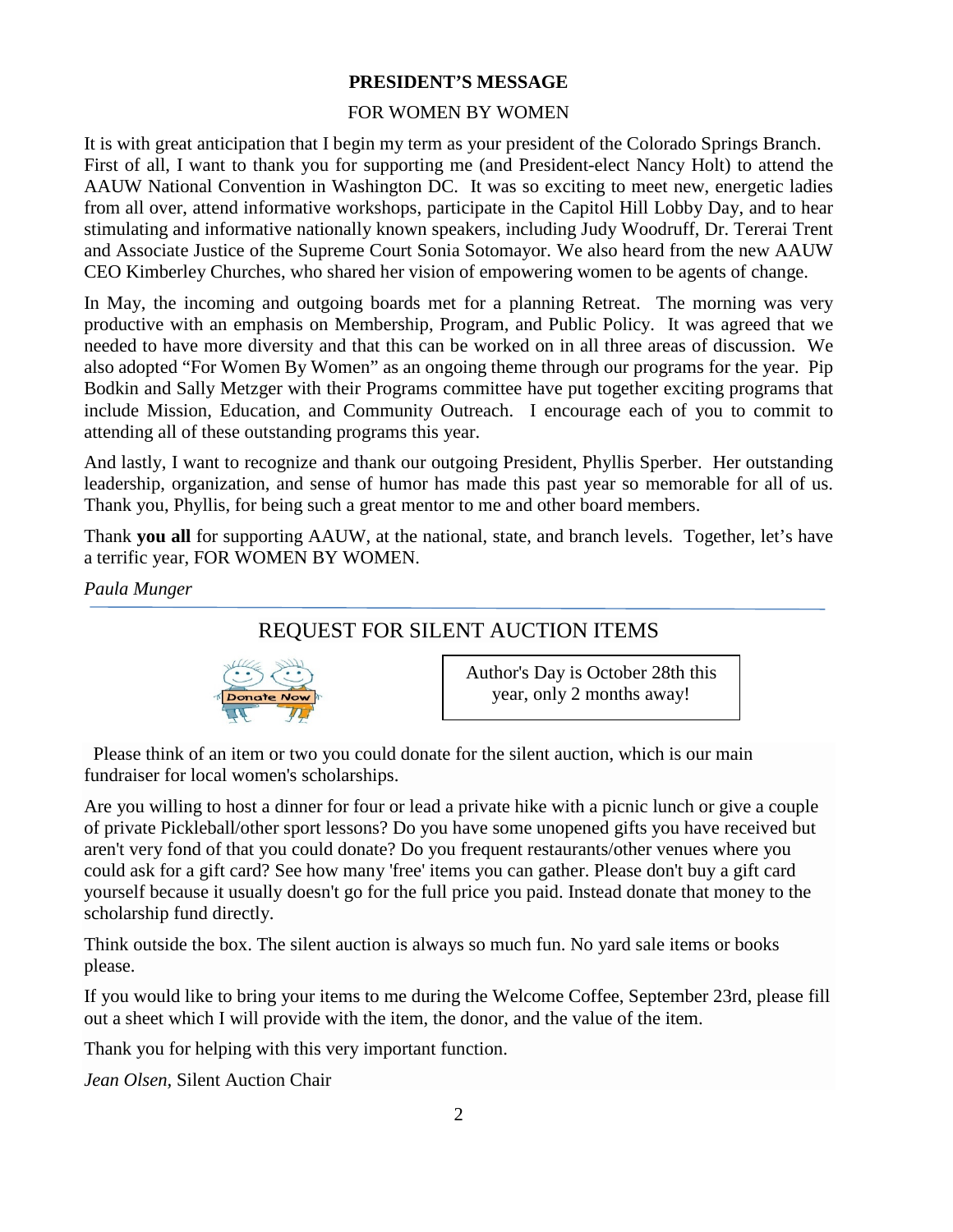### A MESSAGE FROM YOUR CO-VP'S FOR PROGRAM

Our committee has been working hard to present you, our fellow members, with really interesting programs for the 2017-2018 year. We listened carefully to all your ideas and suggestions; and we believe that we have put together an exciting year of entertaining and, at the same time, educational programs. We look forward to seeing you at all of our events!

Our thanks go out to our hard-working Program Committee: Judy Casey, Nedra Engelson, Marilyn Feaster, Anna Lopez, Jeanne Marsh, Pauleta Terven and our president, Paula Munger.

*Pip Bodkin* and *Sally Metzger*

# 2018 GREAT DECISIONS DISCUSSION GROUP STARTS FEBRUARY 6.



Great Decisions is America's largest discussion program on world affairs. The program model involves reading the Great Decisions Briefing Book, watching the DVD, and meeting in a Discussion Group to discuss the most critical global issues facing America today. Each year the Foreign Policy Association selects eight topics for discussion.

The AAUW Great Decision group will be held on the 1st and 3rd Tuesday during the months of February, March, April, and May from 1:30 to 3:30 at the East Library. A complete schedule of meeting dates will be provided to participants prior to the first meeting.

Cost to participants is the purchase of a Foreign Policy Association Briefing Book (approximately \$24.00, includes shipping). If you are interested in signing up for Great Decisions, please provide your email address and phone number to Jeanette Minniti at jeanetteminniti@gmail.com or call 719-481-3230. She will send you information on how to order your briefing book.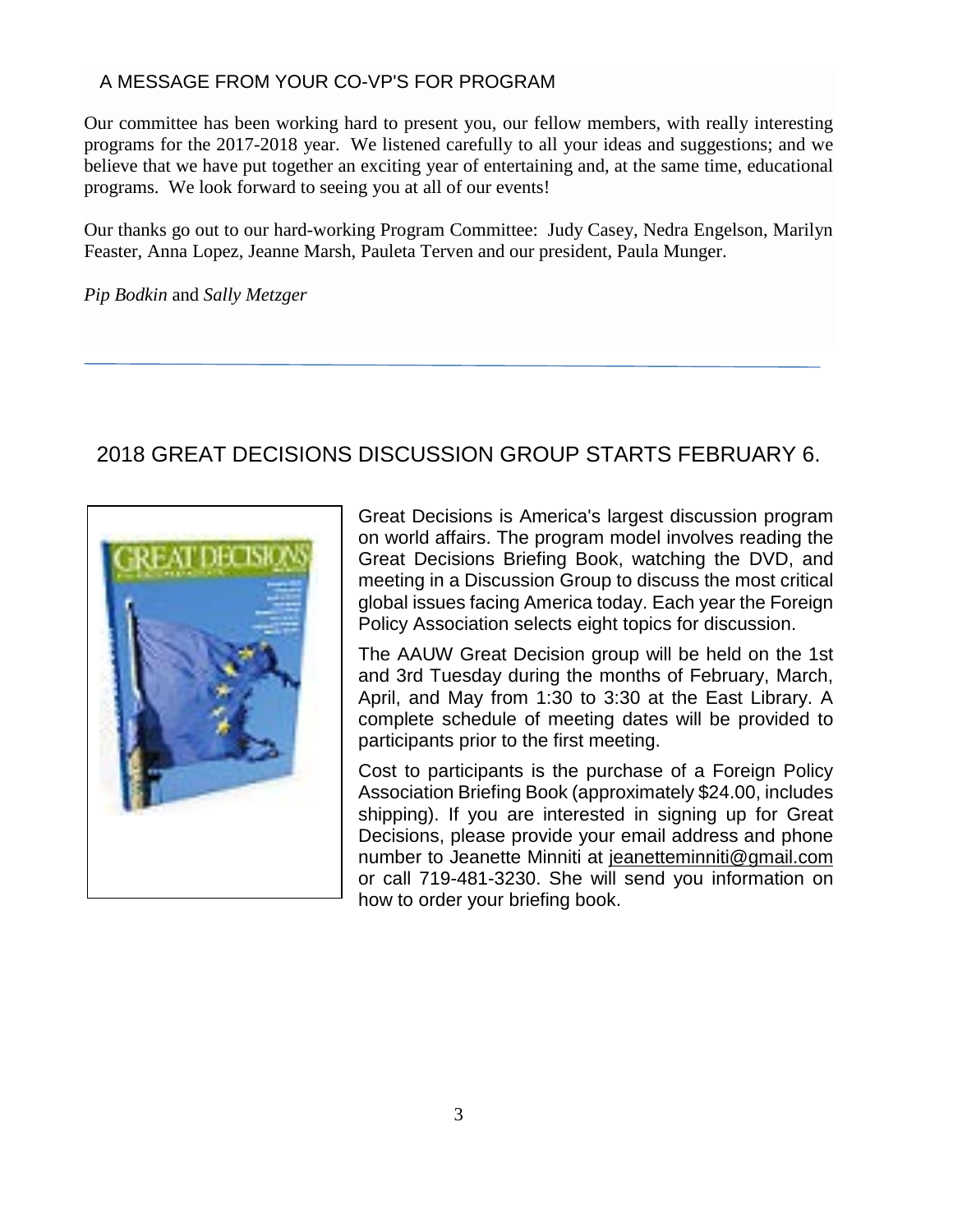## How Our Local Dues are Utilized

As we begin our new fiscal year and a new budget in place, it's an opportune time to review how we spend our local dues. Out of each annual dues payment of \$80.00, \$49.00 goes to AAUW-National, \$10.00 goes to AAUW-State, and \$21.00 stays in our Colorado Springs Branch. Annually we budget contributions to a variety of Community Outreach programs to include the Girl's STEM program, Science Fair, History Day Award, Human Trafficking Program, and International Women's Day. Your branch dues also cover the cost of our branch Directory, postage and office supplies, insurance, conference attendance and some program costs.

Thanks to all of you in making our AAUW Colorado Springs Branch a strong and active branch, however, to continue these Operating Expenses and Community Outreach programs at the current level we will need to find additional sources of income.

Our current fundraising activities such as the Grocery Card rebates, Author's Day fundraising and Geranium sales goes directly to the specific designated funds, i.e., Local Scholarship, AAUW Education Fund, Legal Advocacy Fund, and the Judith Sanderson Fund.

| 2017-2018 Colorado Springs<br><b>Budget</b> | <b>AAUW</b>   |  |  |
|---------------------------------------------|---------------|--|--|
| <b>Receipts</b>                             | <b>Budget</b> |  |  |
| Dues (175 x \$80)                           | \$14,000.00   |  |  |
| <b>Newsletter Mailings</b>                  | \$80.00       |  |  |
| Programs (7x \$700)                         | \$4,900.00    |  |  |
| Ckg/Savings Interest                        | \$105.00      |  |  |
| <b>Fundraising</b>                          |               |  |  |
| <b>AAUW Funds</b>                           |               |  |  |
| Geraniums                                   | \$800.00      |  |  |
| Grocery Cards (Mbr Purchases)               | \$200.00      |  |  |
| <b>Grocery Card Earnings</b>                | \$2,000.00    |  |  |
| Local Scholarship                           | \$1,500.00    |  |  |
| Author's Day                                | \$3,500.00    |  |  |
| <b>Withdrawal from Reserve</b>              | \$7,345.00    |  |  |
| <b>Total Income</b>                         | \$34,430.00   |  |  |

**Expenses**

| Dues to Nat'l and State (175 x \$59)  | \$10,325.00 |
|---------------------------------------|-------------|
| Programs (7 x \$700)                  | \$4,900.00  |
| Conventions/Workshops                 | \$5,000.00  |
| Local Directory                       | \$470.00    |
| Newsletter (local & State)            | \$200.00    |
| Insurance                             | \$550.00    |
| Membership (flyers & programs)        | \$60.00     |
| Postage/Misc. Office Costs            | \$75.00     |
| Other                                 | \$250.00    |
| Program/Community Enrichment          | \$250.00    |
| Donations                             |             |
| <b>AAUW Funds</b>                     |             |
| <b>Geranium Pmt to Nat'l</b>          | \$300.00    |
| Geranium Supplier                     | \$500.00    |
| <b>Grocery Cards (Card Purchases)</b> | \$200.00    |
| <b>Grocery Card Pmt to Nat'l</b>      | \$1,300.00  |
| Local Scholarship                     | \$5,000.00  |
| Author's Day                          | \$3,500.00  |
| Community Outreach/Involvement        |             |
| Girls' STEM PPCF                      | \$500.00    |
| <b>Science Fair</b>                   | \$50.00     |
| <b>History Day Award</b>              | \$50.00     |
| <b>Human Trafficking</b>              | \$500.00    |
| International Women's Day             | \$200.00    |
| Other                                 | \$250.00    |
| <b>Total Expenses</b>                 | \$34,430.00 |

Budget balanced by drawing money from Reserve. Not a long-term solution.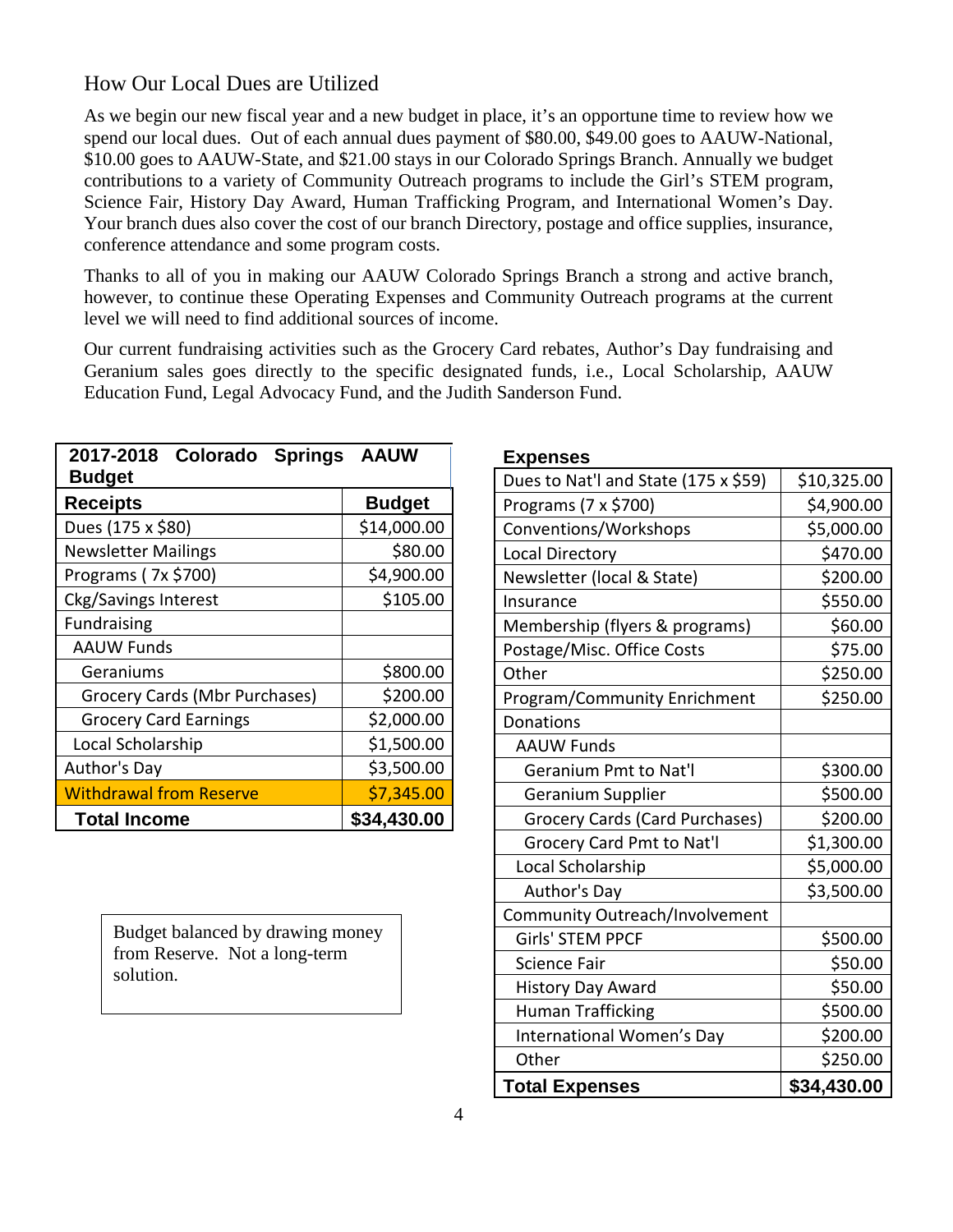# **Local Scholarships**

Frieda Dunlap, our branch treasurer, has sent checks to UCCS to the accounts of our six Local Scholarship winners (\$1,000 each). The winners are**: Geanina Brown**, a senior in Inclusive Early Childhood Education; **Katherine Latona**, a junior Art History major at UCCS**; Astride Mukabagula**, a junior Business/Accounting major transfer from PPCC to UCCS this fall**; Karsang Sherpa**, a junior Mechanical Engineering student at UCCS**; Lamu Sherpa**, a senior Economics Major at UCCS; and **Thecla Shubert**, a junior Communications transfer from PPCC to UCCS this fall. Five of the six recipients of our scholarships this year were born outside of the United States, overcoming many obstacles, to reach their current place in their educational journey and incredibly deserving of our award.

I am extremely proud of our Local Scholarships committee and our branch members who have given not only time and money but also moral support to these amazing female students over the years. We could not provide this assistance without you. I am constantly amazed at the heartfelt comments of so many of our members who reach out to my committee and share their sincere appreciation and belief in this scholarship program. It is work and the committee takes it seriously, agonizing over our selection process.

Thanks to Joann Oh, who is follow-up correspondent to previous scholarship recipients, we do have a few updates from our 2016-2017 winners:

**Michelle Ihlefelt** has earned her Associates in Applied Science in accounting from PPCC December 2016 and moved on to Regis University to finish her BS in accounting, with projected graduation date of 2019. Michelle is a single mother of four children, has her own small entrepreneurial tax accounting system, and won awards in Accounting at a national Business competition in Washington, DC, all before finishing her AA degree.

**Summer South** just completed her junior year in Nursing at UCCS, with clinicals at Memorial Central Hospital, receiving straight A's. Summer, an Iraq war veteran, exhausted her GI bill, but has received one more year of funding from Vocational Rehabilitation through the Veteran Affairs bureau, allowing her to focus on her last year of Nursing school without needing to apply for other scholarships. She volunteered this information so we may know how MUCH the AAUW scholarship her junior year meant to her and her two children when she was without veteran assistance. Currently, she is creating a community program to assist parents in learning how to change their parenting styles through evidence based practices. She wants it to be a program to help mothers with similar trauma based childhoods, such as her own, to learn parenting practices that were not modeled for them as children. She hopes to validate these women's experiences, giving them the resources for self-help and parent education classes that teach healthy, empathetic parenting techniques that are evidenced based.



**year on October 28<sup>th</sup> at the Shrine Club.** The Author's day committee have been hard at work this year, early on, organizing this event, featuring three local authors: Fran Pilch, USAFA professor, Barbara Nickless, Denver mystery writer, and Anna Blake, Peyton, CO Western author. Our event will be a brunch from 8:30 noon, featuring these three talented writers. We encourage you to bring a guest to spread the word about these authors, generate funds to our scholarship program, and promote AAUW. At \$40 a ticket, the committee has worked very hard to provide a quality experience at less cost and generous profit for the scholarship fund.

*Charlotte Gagne,* Local Scholarships chair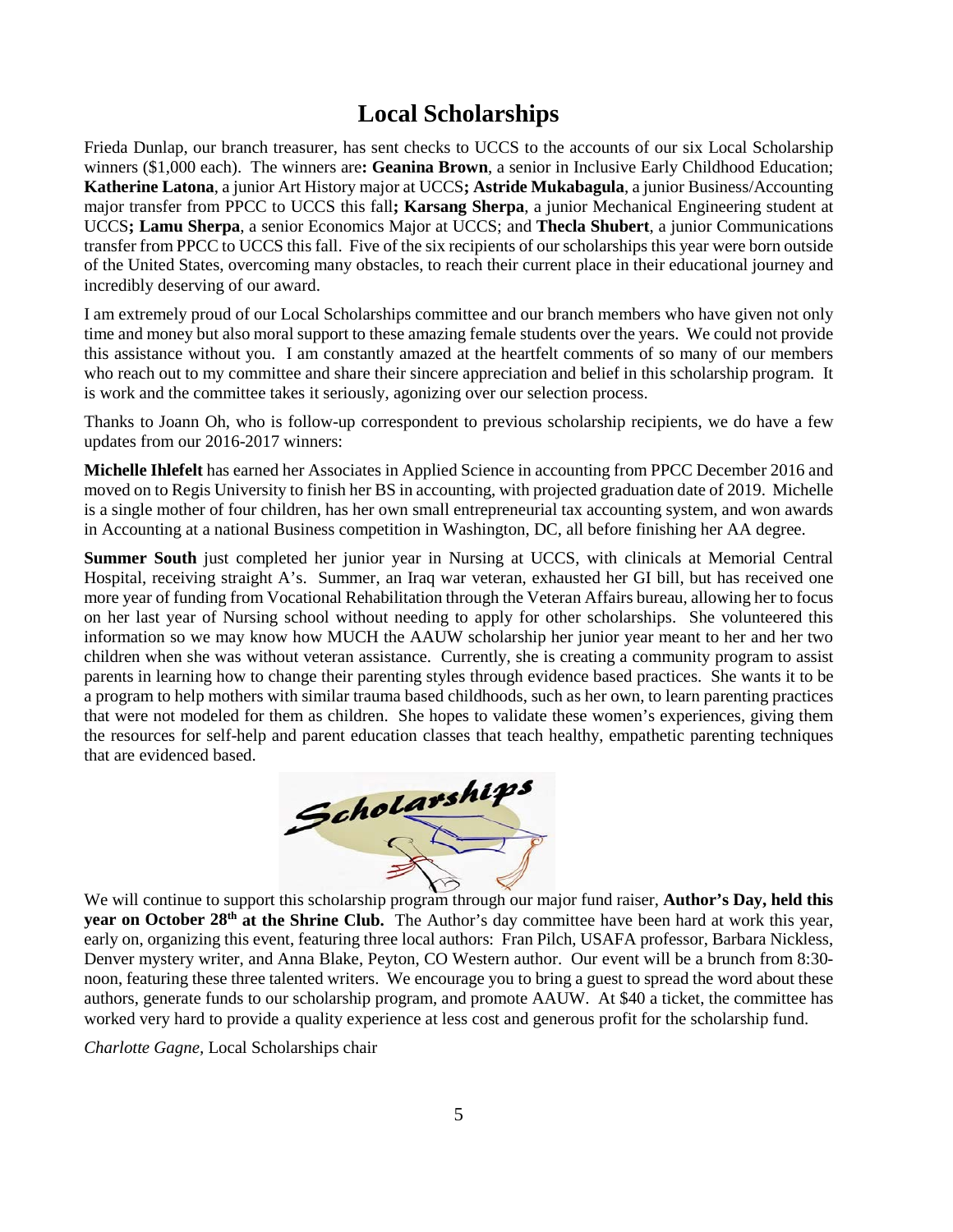# **AAUW Funds**

Grocery cards refunds over the summer were great - \$600. Thanks to all of you who used your cards for your summer "fun."

I will have reloadable cards for sale (\$10) at the September branch event.

Remember, this is an easy to support national funds including the Judith Sanderson fellowship fund, the Legal Advocacy Fund, and our own Local Scholarship.

*Candy Crumb*, Chair



### Notes from Public Policy Chair

Events move extremely fast in today's world. At times, it is difficult to keep up with issues. Today's issues that I hope to keep in front of AAUW members are those of: Healthcare, Immigration, Education and Equity. Just a few issues to keep abreast of!!!!

The November 18th meeting will feature members of the Colorado Springs community who have come to the United States from other lands. They will share their stories and answer questions about their experiences adjusting to a new home and culture. They will have some suggestions about how we can help with this adjustment. I hope that many will take advantage of this opportunity to meet with these very interesting individuals. The discussion will be held in the Carnegie Room at the Penrose Library from 10am-12:30pm.

A sub-group of members interested in Healthcare will be meeting to gather information and discuss proposed ideas for a system that could work for all. A future community forum, with other groups, on Healthcare has been put forth. Anyone interested?

Education is of vital interest to all in AAUW. Public education has been maligned and blamed for every evil in society. Most of us are the "products" of public education. Let us work together to improve, not destroy, public education. All children need to have access to an education that helps them to develop the skills needed for the world they face.

Equity for all people is a noble goal. It is important that we are aware of the inequities of the workplace and join together to eliminate them.

So many issues, so little time… It is good that so many AAUW members are community "activists".

Submitted by *Anna Lopez*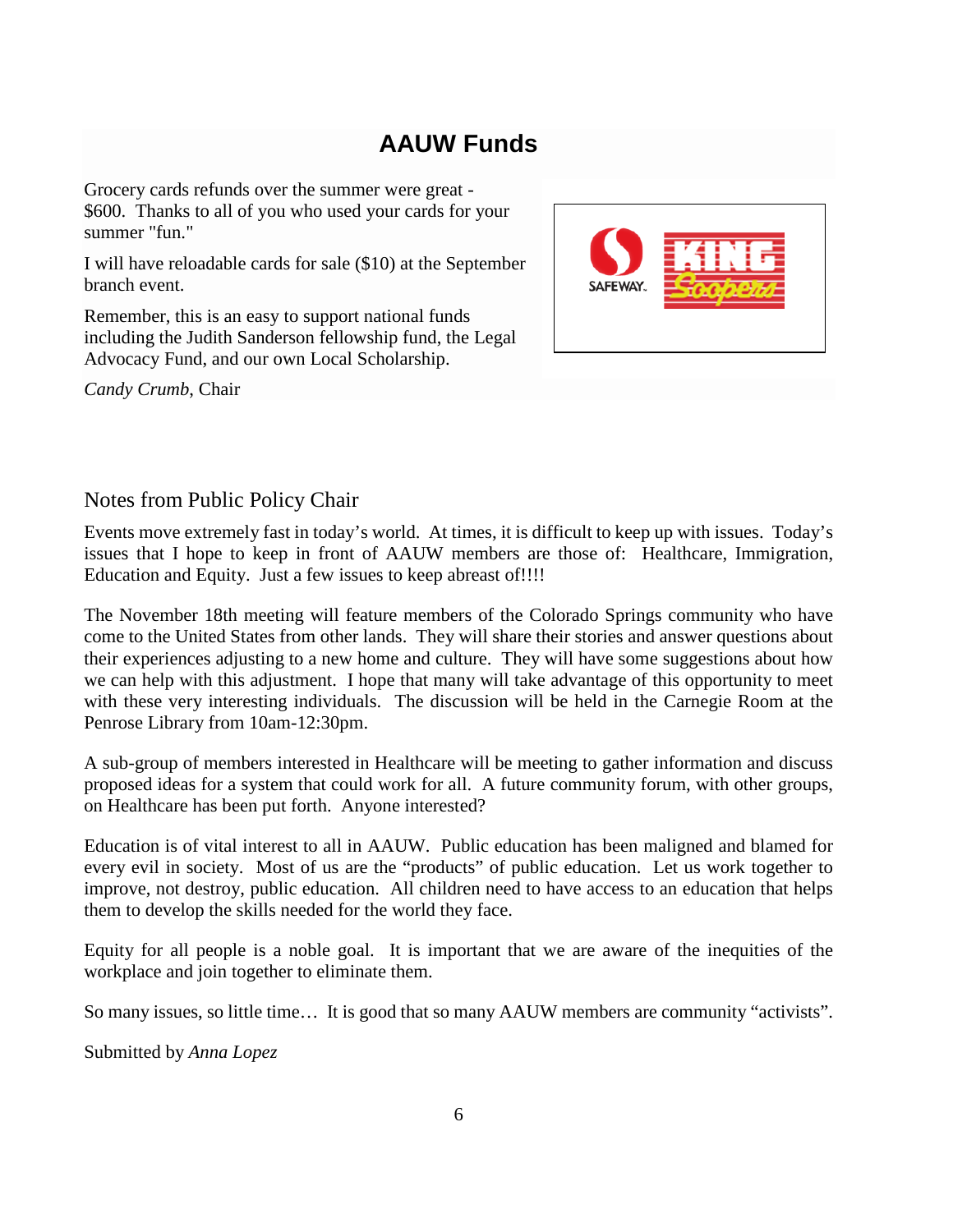#### **Everything That's Old is News Again.**

## **A Train Trip to Glenwood Springs – Return Home**



Our memorable stay in Glenwood Springs wrapped up with a delightful dinner, lively gift exchange, serious discussion on destinations that participants would like to consider for next year. Then it was back to our rooms to prepare for the next morning and hopefully, a timely departure on the California Zephyr back to Denver.

Since the train station was directly across the street from the Hotel Denver, we were able to find our way through the maze of plywood ramps, caution tapes and cones; the urban repair and construction was still going strong, and then, guess what? The train was late! We patiently amused ourselves at the station, waiting for the one-hour-late-train. The trip home was uneventful, and we even did manage to see the heavy construction equipment used to clear the tracks from the rock slide area that derailed our trip out. We arrived around 8:00pm in Denver, safe and sound.

\* \* \* \* \* \* \* \* \*

#### **We're Not Done Yet**

Did I say that we were back safe and sound? Yes, we were back safe and sound in DENVER. We haven't covered all of the final details. We gathered our bags and those who had stayed overnight in Denver, returned to their hotel, picked up their cars that were waiting for them in the sheltered hotel parking lot and proceeded home. Those were the smart and lucky ones.

There were still those of us who had to get our car-pool vans from who knows where and from which unfinished parking lot. My best recollection at this point is that Dixie left her luggage with those of us who car-pooled with her up to Denver, left us and headed off to get her car to pick us up. I believe that she got a ride somehow. Meanwhile, our little group lined up along the street in front of the Union Station that was still blocked off by those imposing construction K-rails. We were literally on the street beyond the curb because of these obstacles, and wonder of wonders, it started to sprinkle.

Soon, that sprinkle turned into full blown rain. We were in the middle of downtown Denver, and coincidentally, a Rockies baseball game had finished – a few blocks away. The streets were jammed with cars, sports fans were streaming past us, heading for their parked cars (who knows where THAT was), it was raining full blast, and this group of forlorn women stood huddled together on the street, waiting for something to happen, like a familiar big SUV to magically appear in this overwhelming morass. The fans stared at us wondering whether this pathetic group of women were too dumb to come out of the rain, or what?

A few cab drivers asked us if we needed a ride, and we assured them that somewhere, somehow Dixie would appear among this sea of honking cars, coming from and turning in every direction and surrounded by a steady stream of excited sports fans passing in front of us. We were thoroughly soaked through, frozen solid by this time, but by now, we were accustomed to waiting!

After what seemed to be a lifetime, Dixie's big SUV pulled in front of us, and I can't think of a time that I've ever been happier to see Dixie Gordon. We piled into the van, arranging ourselves in the jump seat, the front and back seats, and anywhere else we could find a place to park our luggage and weary bodies. The drive home was an experience in road-jam getting out of Denver along with thousands of sports fans.

We finally got to the Park and Ride where Jean L's husband Fred was patiently waiting for us. We unloaded our gear and made our weary way back to Fred and Jean's home in Falcon where I had left my van. Fred had taken oh-so-good care of my old van, even washing it while we were gone. Lois and I crawled into the van as I drove and Lois navigated.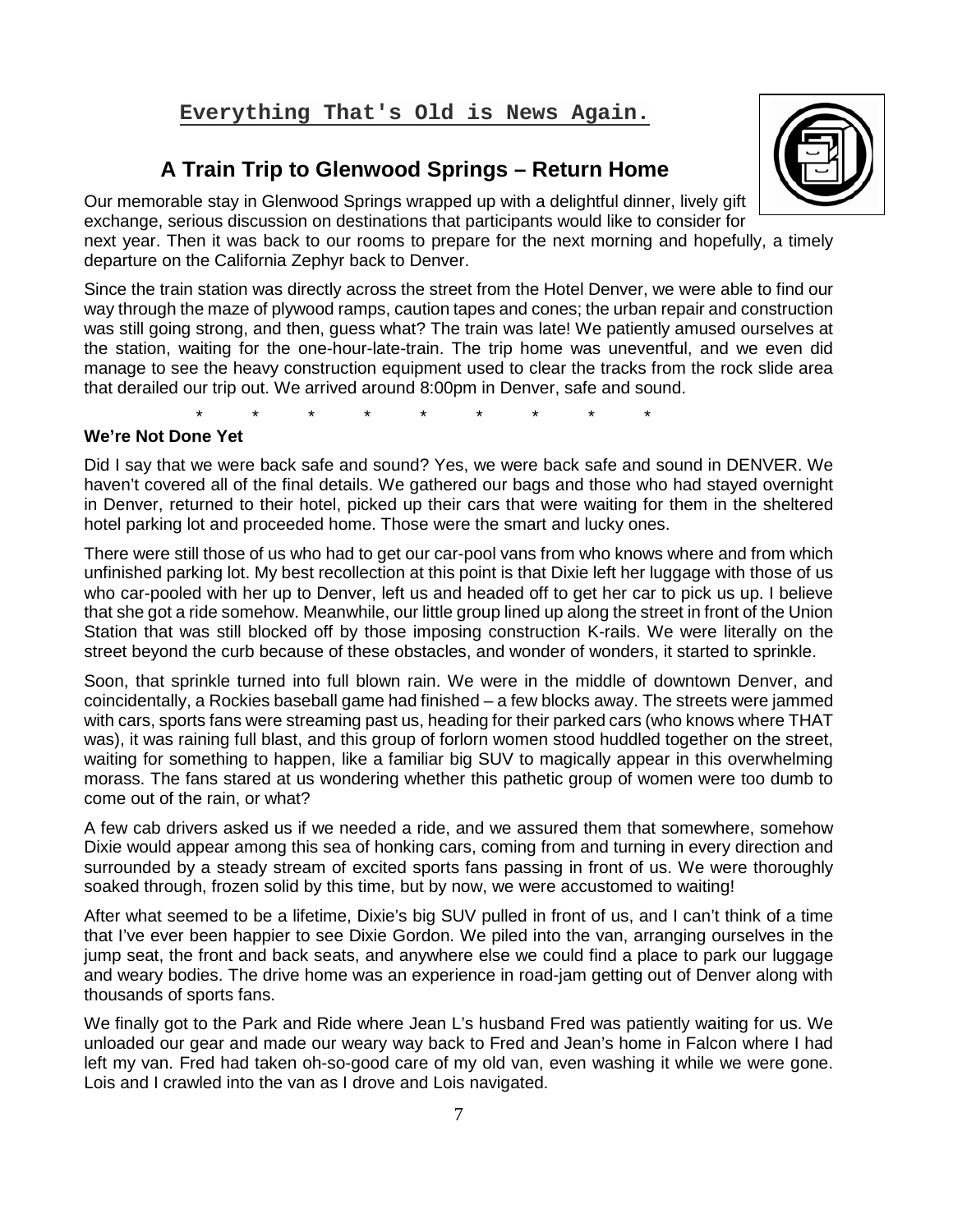### **A Maze, An Exercise in Futility and A Reversal of Direction**

WELL! If anybody has been to Jean L's house, you can easily understand the next misadventure that was in store for us. We couldn't figure out how to get out of this new housing development. We drove this way and that, trying to follow the directions that we had used to get in. Mind you, this was late at night, around 11:30pm. Street signs were hard to see – houses started to look the same, and eventually we realized that the houses WERE the same. We kept going in circles, able to see our target exit street a mile away, but we couldn't get to it. It was useless to stop and get directions since midnight and everybody was in bed, and we weren't equipped with an I-Phone to direct us out.

Lois finally asked me to return to Jean and Fred's house, and she carefully studied the written directions. Once again, we had to get into reverse mode and track our way out of the development; we found our road out and just as smooth as cream, got back to Colorado Springs and our familiar condo complex. The time was close to 1:00am, but we were home from one of the most memorable trips that we've ever taken. We haven't been on a train since!



### **MEMBERSHIP BENEFITS: Who Knew?**

Here are a few benefits that you might consider when asking a friend to join AAUW:

1. If a new member joins at a **BRANCH MEETING** they pay a discounted rate to join! Dues for new members are just **\$55.50.** Consider sponsoring a daughter or a relative who believes in and supports our mission.

2. These businesses offer discounts and are some of your benefits as an AAUW member: TARGET-shop there and our AAUW branch gets 5% commission. We also receive \$8.00 for each red card registration. OFFICE DEPOT- save up to 80% on preferred items. HOTELSTORM a booking site for travel and hotel discounts up to 55 % on hotel rooms all over the world. Here's the link on our National Website to explore other discounts:

<http://www.aauw.org/membership/benefits/>

3. If you bring new members to our organization and they join our branch, you will be entitled to be in a drawing for a reward! Send prospective member email addresses to Marilyn Feaster [aauw1719@gmail.com](mailto:aauw1719@gmail.com)

4. Membership is open to anyone holding an associate's (or equivalent, e.g. RN), bachelor's, or higher degree from a regionally accredited college or university.

*Marilyn Feaster,* Membership Vice-President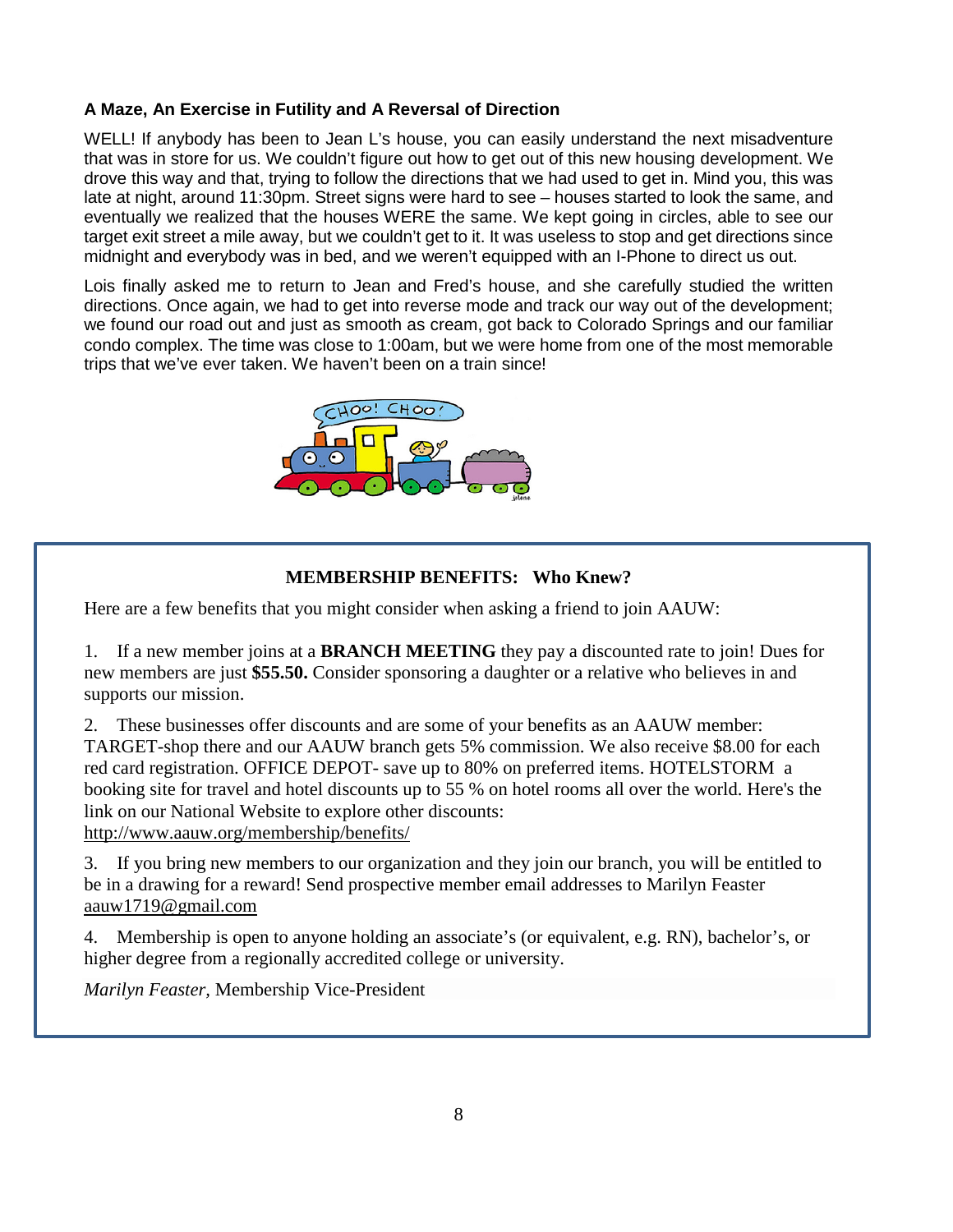# **In remembrance of Aileen Maley**



Longtime member Aileen Maley passed away on June 29, 2017. Many AAUW friends attended her memorial service on August 12<sup>th</sup>. Aileen's family requested that memorial gifts be made to the AAUW Scholarship Fund or to her church.

# *AAUW Authors' Day*

Colorado Springs Shrine Club

Authors: Cost \$40 Anna Blake – Stable Relation Barbara Nickless – Blood on the Tracks Fran Pilch – Invisible

October 28, 2017 Save the 8:30 to 12:00 Date!

Breakfast will be served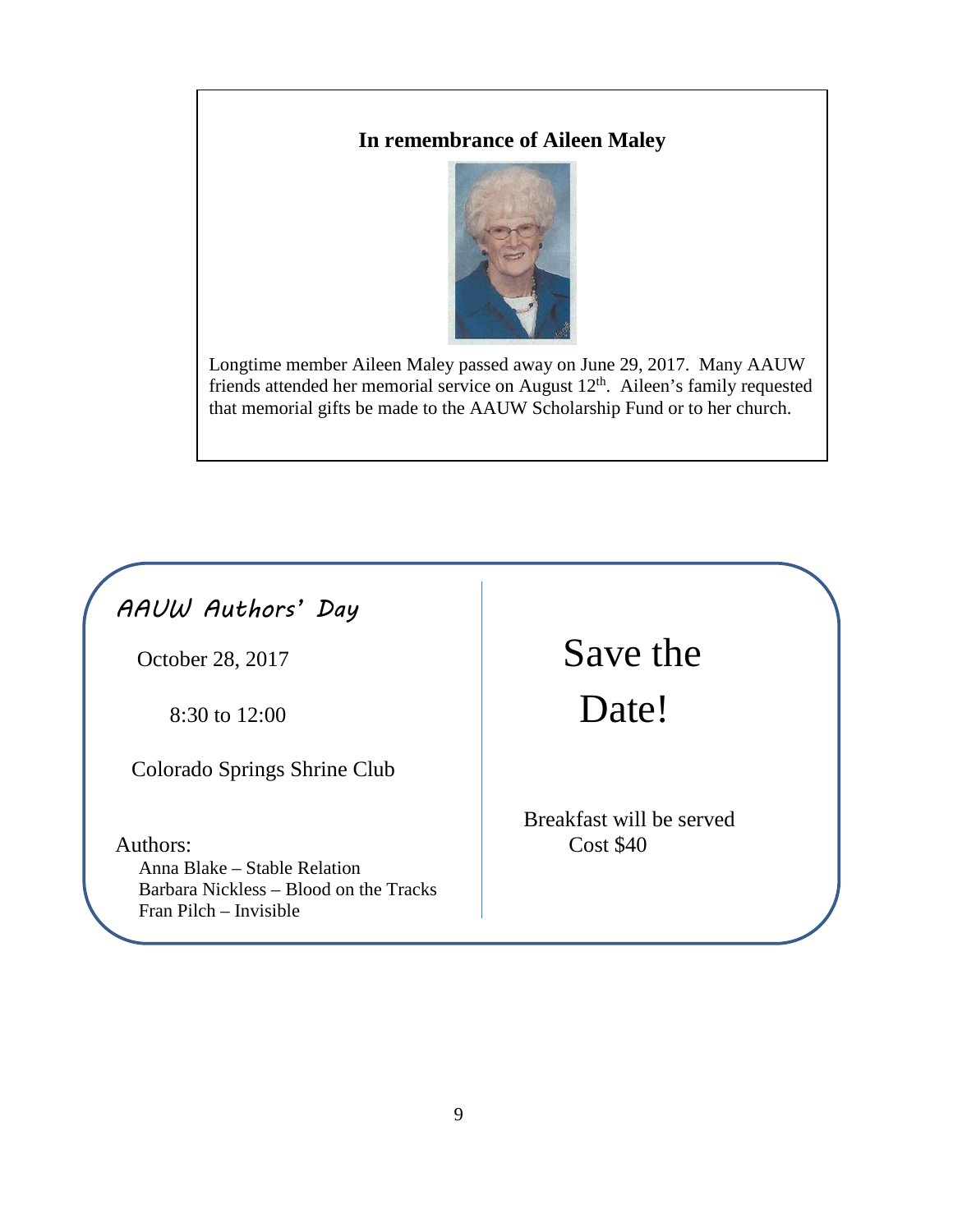



**Monday:** HARDY HIKERS: C: Pip Bodkin, 206-427-2444 4 Labor Day – No hike 11 [Hike Castlew](https://creativecommons.org/licenses/by-sa/3.0/)ood Canyon Call Suzanne Stahlbuhk 18 Hike Cripple Creek Call Jeanette Minniti 25 Hike Lovell Gulch Call Lois Boschee **Tuesday:** 5 TECHNOLOGY: 9:30 a.m. C: Berneice Yoder [\(beryo31@msn.com\)](javascript:window.top.ZmObjectManager.__doClickObject(document.getElementById(%22OBJ_PREFIX_DWT830_com_zimbra_email%22));), 380-9110. Hostess: Jeanne Marsh [\(jmarsh@pcisys.net\)](javascript:window.top.ZmObjectManager.__doClickObject(document.getElementById(%22OBJ_PREFIX_DWT831_com_zimbra_email%22));), 850 Timber Valley Road 80919 Telephone: 590-7237 12 READERS POTPOURRI**:** 1:00 p.m. C: Jeanne Marsh, [jmarsh@pcisys.net,](mailto:jmarsh@pcisys.net) 590-7237. Hostess/Leader: Janet Friedberg, 3557 W. David Ln, [janetfriedberg@comcast.net,](mailto:janetfriedberg@comcast.net) 596-1846. Book: *Hillbilly Elegy: A Memoir of a Family and Culture in Crisis* by J.D. Vance. DINNER BOOK CLUB: C: Martha Lee, 594-9039, [mleewest@live.com.](mailto:mleewest@live.com) Meet at 5:45 at Bamboo Court, 4935 Centennial Blvd. Book: *Soldier Girls* by Helen Thorp. Contact: Martha Lee by noon on Monday, Sept. 11. 26 MORNING GLORY READERS BOOK CLUB**:** 10:00. C: Gini Simonson, 481-8843, gini.jim@comcast.net. Book*: The Night Circus* by Erin Morgenstern. Hostess: TBD BRIDGE LITE: Contact Lois Boschee, [loisbos68@gmail.com,](javascript:window.top.ZmObjectManager.__doClickObject(document.getElementById(%22OBJ_PREFIX_DWT820_com_zimbra_email%22));) 388-8557 UFO (UNFINISHED OBJECTS): 1:00 p.m. C: Wynn Weidner, 598-5259, [wynnweidner@q.com.](mailto:wynnweidner@q.com) Hostess: Jean Little, 12602 Handles Peak Way (Peyton), [wjean1@gmail.com,](mailto:wjean1@gmail.com) 494-1000. **Wednesday**: See Thursday Schedule for Amiable Amblers 13 SOUTHWEST STUDIES: 1:30 - 3:30 pm Location: Tim Gill Center, East Room, 315 E Costilla. Chair, Eunice Ciaccio, 719-465-2911, [euninco.11@comcast.net](javascript:window.top.ZmObjectManager.__doClickObject(document.getElementById(%22OBJ_PREFIX_DWT1068_com_zimbra_email%22));) Co-Chair: Kathy Olson, [kathrynlolson@msn.com,](javascript:window.top.ZmObjectManager.__doClickObject(document.getElementById(%22OBJ_PREFIX_DWT1101_com_zimbra_email%22));) 719-598-2301. Program: Committee Report for May 2018 trip to Grand Junction and area. Assign topics and speakers. Set up: Nedra Engelson and Bev Goodall. (A short report on a local Grand Junction area celebrity follows if time allows). 20 LUNCHEON NOVEL I: 11:45 a.m. Co-chairs: Georgina Burns, 598-7773 & Sally Mathewson, 473-0228. TBD. LUNCHEON NOVEL, TOO: 12:00 noon. C: June Hallenbeck, 598-2979, [junehallenbeck@comcast.net.](mailto:junehallenbeck@comcast.net) Hostess: Phyllis Sperber, 35 Golf Gate Lane, 434-1813. Co-H: Diana Ruth, [druth2000@aol.com,](mailto:druth2000@aol.com) 659-4835. B: *Hamilton* by Ron Chernow. DL: Phyllis.

> AFTERNOON READERS: 1:30 p.m. C: Mary E. Carley, 264-6284, [marycarley@aol.com.](mailto:marycarley@aol.com) Hostess/Leader: Mary Carley, 5115 Lanagan St. Book: *Before the Fall* by Noah Hawley. Please contact hostess and indicate whether **you will or will not** be able to attend.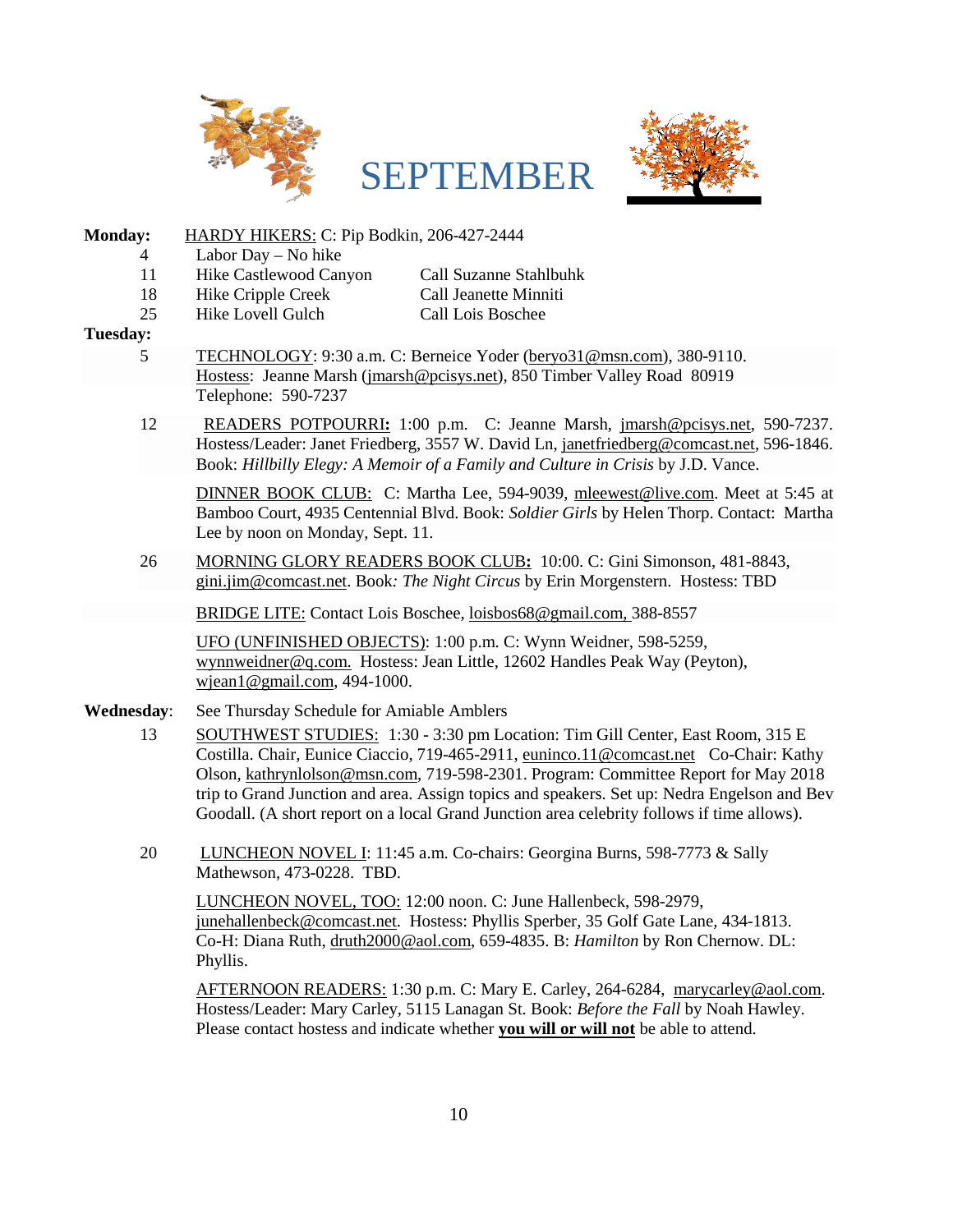### **Wednesday (continued)**:

|                 | 27 | CHOCOLATE LOVERS: 11:30 a.m. Co-chairs: Ellie Solomon, 630-<br>7465, elron3@msn.com & Sally Mathewson - 473-0228. Lunch at Famous Steak House,<br>31 North Tejon. After lunch we will go to Cacao Chemistry, 109 North Tejon. Please<br>RSVP to Dixie Gordon, dixiel@q.com, 685-1113.                                                                                                                                                   |
|-----------------|----|-----------------------------------------------------------------------------------------------------------------------------------------------------------------------------------------------------------------------------------------------------------------------------------------------------------------------------------------------------------------------------------------------------------------------------------------|
| Thursday:       |    | <b>AMIABLE AMBERS: Chairman: Eunice Ciaccio, 465-2911</b>                                                                                                                                                                                                                                                                                                                                                                               |
|                 | 7  | 9:00am. Location: Palmer Park trails. Contact Janet Friedberg, janetfriedberg@comcast.net.<br>Phone, 596-1846                                                                                                                                                                                                                                                                                                                           |
|                 | 14 | 9:00am at Southgate Sears to carpool. Location: Cheyenne Mountain State Park. Contact<br>Pauleta Terven, pauletat@aol.com. Phone, 598-3020                                                                                                                                                                                                                                                                                              |
|                 | 21 | 9:00am. Location: Bear Creek Regional Park. Contact Evelyn Hurr evhurr@yahoo.com Phone,<br>576-5096                                                                                                                                                                                                                                                                                                                                     |
|                 | 28 | 9:00am. Location: Pikes Peak Greenway. Contact Charla Dowds, d49 cdowds@yahoo.com.<br>Phone, 574-7568                                                                                                                                                                                                                                                                                                                                   |
|                 | 7  | WOMEN WHO WRITE: 9:30 a.m. C: Janet Condit, 277-7590, jjcondit@msn.com. Hostess,<br>Refreshments, Facilitator: TBD                                                                                                                                                                                                                                                                                                                      |
| Friday:         | 1  | EXPLORING LIVES AND CULTURES: 10:00 a.m. - 12:00 noon. East Library, Room E-<br>1 in upstairs study area. Co-chairs: Eunice Ciaccio, 465-2911, eunico.11@comcast.net &<br>Janet Friedberg, 596-1846, janetfriedberg@comcast.net. Book Discussion: (National<br>Hispanic Heritage Month) Breaking In: The Rise of Sonia Sotomayor and the Politics of<br><b>Justice</b>                                                                  |
|                 | 8  | BRIDGE LITE: Contact Lois Boschee, loisbos68@gmail.com, 388-8557                                                                                                                                                                                                                                                                                                                                                                        |
|                 | 15 | LOCAL HISTORY: C: Judie Werschky, 632-9989, judiewer@aol.com. 8:00 AM carpool to<br>Twin Lakes. Boat trip to and walking tour of Inter-Laken, a ritzy resort in the late<br>1880s. Walking tour of Twin Lakes village or visit to Buena Vista museum. Return at 6:00<br>PM. Cost for boat & tour: \$15 or \$18. Pay driver for gas. RSVP NOW (space is<br>limited) to judiewer@aol.com or 632-9989. Facilitator: Bev Goodall, 635-9035. |
|                 | 22 | BRIDGE LITE: Contact Lois Boschee, loisbos68@gmail.com. 388-8557                                                                                                                                                                                                                                                                                                                                                                        |
| <b>Saturday</b> | 8  | FOG (FRIENDS OF THE GRAPE): 6:00 – whenever. You're invited to an end of summer<br>barbecue at Pip and Tom's house! Bring a side dish or appetizer or dessert and a bottle of<br>wine or your favorite beverage! We hope to be outside so dress for cooler weather. Of                                                                                                                                                                  |

course, if it rains, we'll be inside! Address: 975 Pulpit Rock Circle South, Colorado Springs, 80918. Please RSVP to Pip so that she can get a head-count for food and seating, (206) 427 2444 or [pipbodkin@gmail.com.](javascript:window.top.ZmObjectManager.__doClickObject(document.getElementById(%22OBJ_PREFIX_DWT1051_com_zimbra_email%22));) Hope to see you on the  $9<sup>th</sup>$